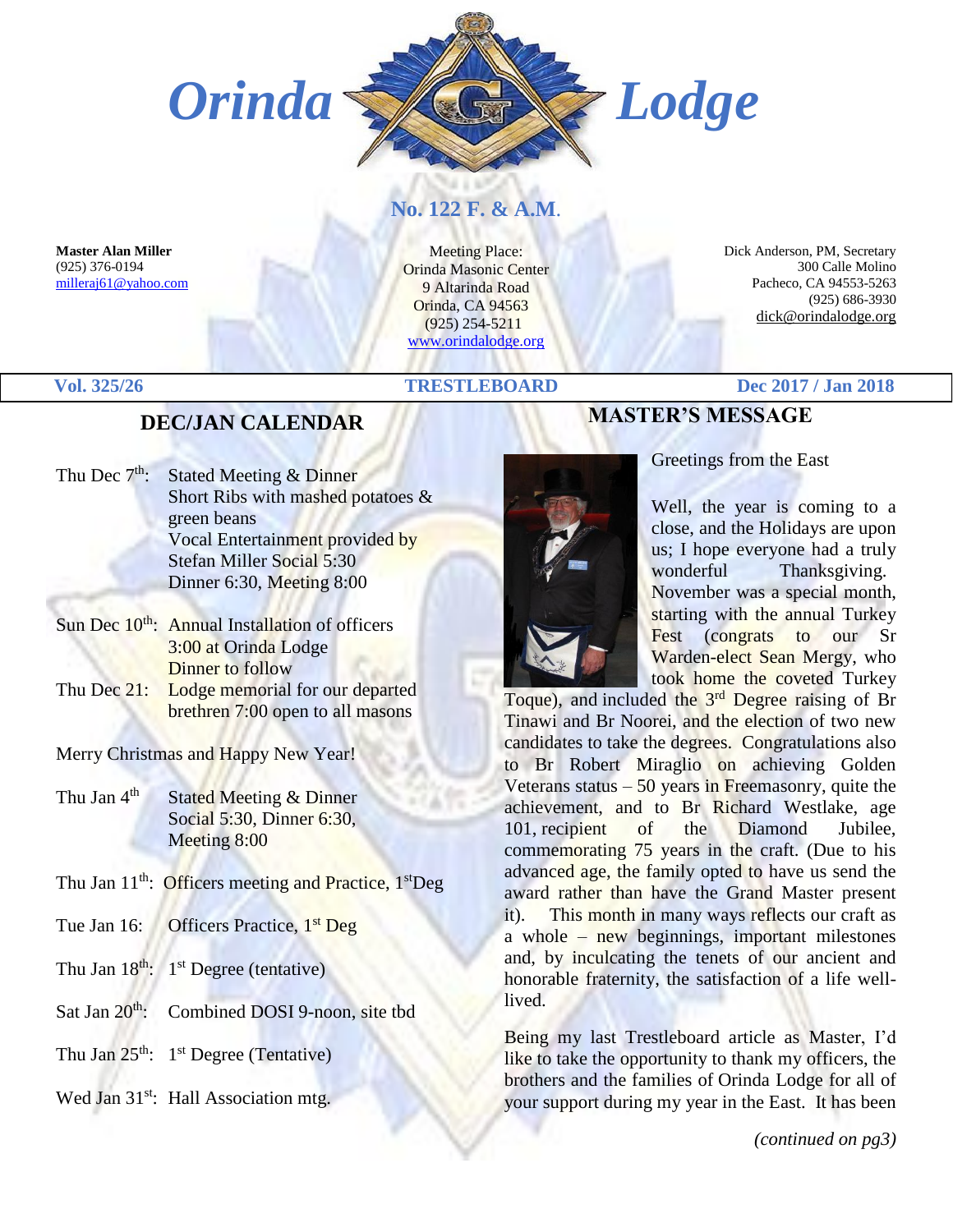

# The Annual Crab Feed of Orinda Lodge No. 122

Friday, February 23, 2018 Date:

Place: **Orinda Masonic Center** 9 Altarinda Road, Orinda

Time:  $6:00 p.m.$ Wine, cheese & nibbles

> 6:30 p.m. Dinner - Crab feed with salad, French bread and dessert. (Rigatoni with meat sauce available for all: Roasted chicken for non-crabbers upon request)

Cost: \$45.00 per person

This event is open to members and non-members alike, so feel free to bring a friend. The lodge banquet hall will only accommodate 130 people and this event is sure to be a sellout.

If you would like to come:

1) Must Call 925-254-5211 to make a reservation

2) Send checks payable to Orinda Lodge #122 to lock in your **Reservation:** 

> **Richard G. Anderson, Secretary 300 Calle Molino** Pacheco, CA 94553-5263

# Checks are due by Friday, February 16th!!

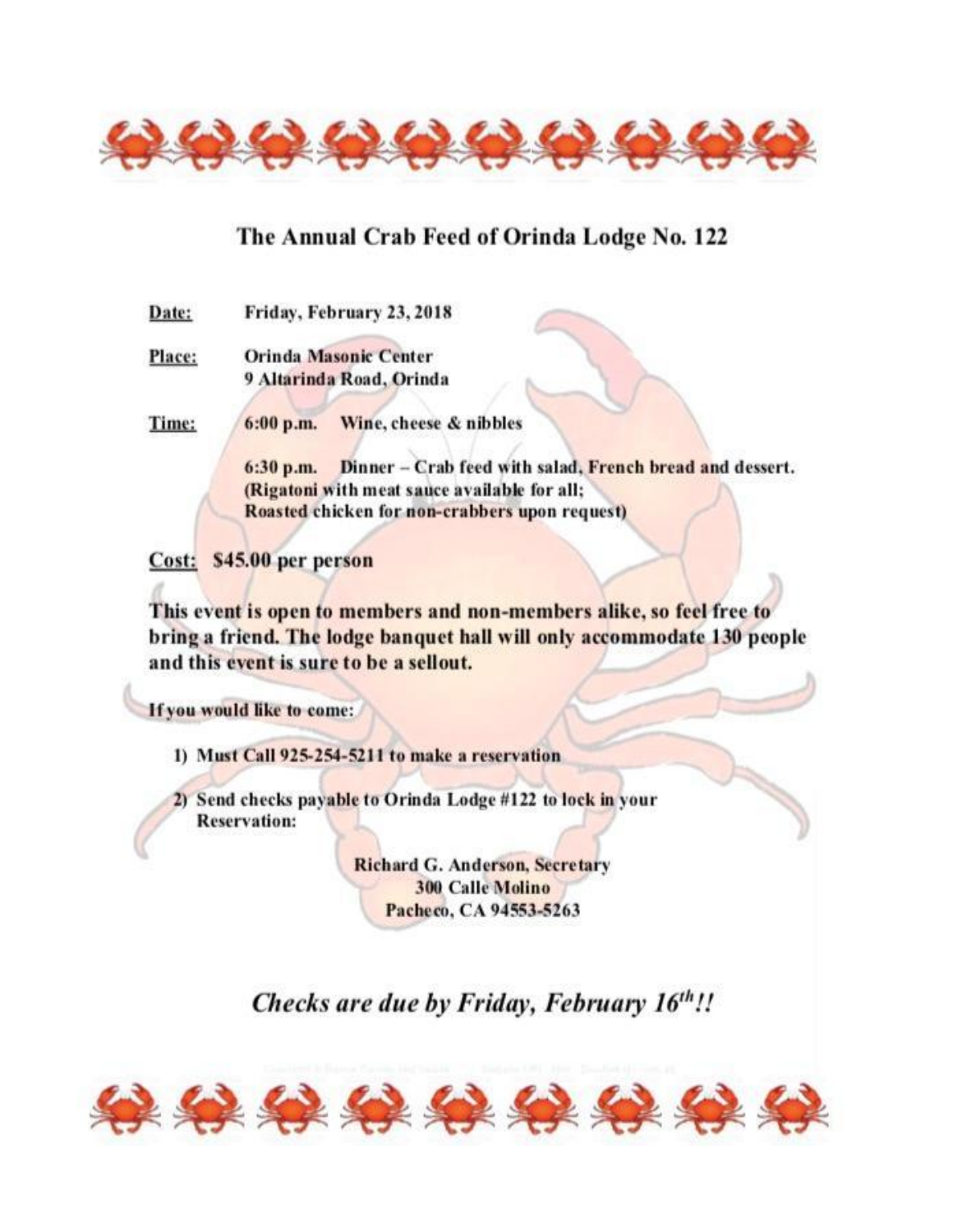#### *(continued from pg1)*

an honor and a privilege to serve you, and I am especially indebted to all of the help I've received to make this year a successful one. I leave you in the capable hands of Br Love, and look forward to his continuing our legacy of excellence. Good Things are going on in Orinda!

Fraternally,

#### **Alan Miller, Master**



**Master Elect**

Greetings Brethren and Ladies

Please join me in congratulating my newly elected and appointed Orinda Lodge Officers for the

2018 Masonic year. These brothers have all demonstrated commitment and loyalty to Masonry, and to Orinda Lodge.

| <b>Brother Sean Mergy</b>        | Senior Warden         |
|----------------------------------|-----------------------|
| <b>Brother Kendall Mason</b>     | Junior Warden         |
| <b>Brother Ronald Palmer</b>     | Treasurer             |
| <b>Brother Dick Anderson PM</b>  | Secretary             |
| <b>Brother Mickey Ganitch PM</b> | Chaplain              |
| <b>Brother Ed Lana</b>           | Senior Deacon         |
| <b>Brother Guss Annan</b>        | Junior Deacon         |
| <b>Brother John Densom</b>       | Marshal               |
| <b>Brother Mike Gooding</b>      | Senior Steward        |
| <b>Brother Mick Finen</b>        | <b>Junior Steward</b> |
| <b>Brother Mike Malliarys</b>    | Tiler                 |
|                                  |                       |

Congratulations to all of you! I am looking forward to great year at Orinda Lodge.

Our November Stated Dinner lived up to all expectations. We feasted on the best turkey this side of heaven and most importantly we share time together as brothers, friends and family. Sean Mergy has become a turkey master and will be a formidable turkey cook-off competitor for years to come. I hope everyone had a safe and memorable time of thanksgiving with loved ones. As this year winds down, we still have December stated meeting, installation of new officers, and the

memorial service for all the brothers lost this year, to look forward to, hope to see you there.

In Closing, I would like to take a moment to recognize our Worshipful Master Alan Miller! Worshipful Alan presided over a memorial year for Freemasons, our 300th anniversary of Freemasonry in England. Orinda Lodge and its extended family salute you!

#### **Bro. Love Master Elect**



# **Senior Warden Elect**

Greetings Ladies and Gentlemen,

I hope everyone enjoyed their Thanksgiving holiday whether at home or abroad. Before this year winds to a close we want to make a move towards updating our

current reservation system. The key issues are:

- 1. We are not getting an accurate count of expected attendees for meals, and therefore overestimate, resulting in a significant loss for each stated meeting meal (typically \$400-600 each meal)
- 2. The \$15 we charge does not cover the cost of the meal, which averages around \$18- \$19, not including building overhead.

After much discussion, we are proposing the following changes:

Firstly, the permanent reservation list is not working and will therefore be eliminated, so everyone planning to attend an event will need to make a reservation. Some options we would like to consider would be either making your reservation via the Orinda Lodge website or by an event reminder email, which you can easily just respond to, both options would also give you the option to prepay for the event at a discounted rate.

The phone in reservation system will still exist, however the pay at the door price will be an additional \$5. We feel these changes are necessary to prevent wasteful over-ordering of meals.

We will also be considering options for the cost of the meal. One option is to have lodge continue to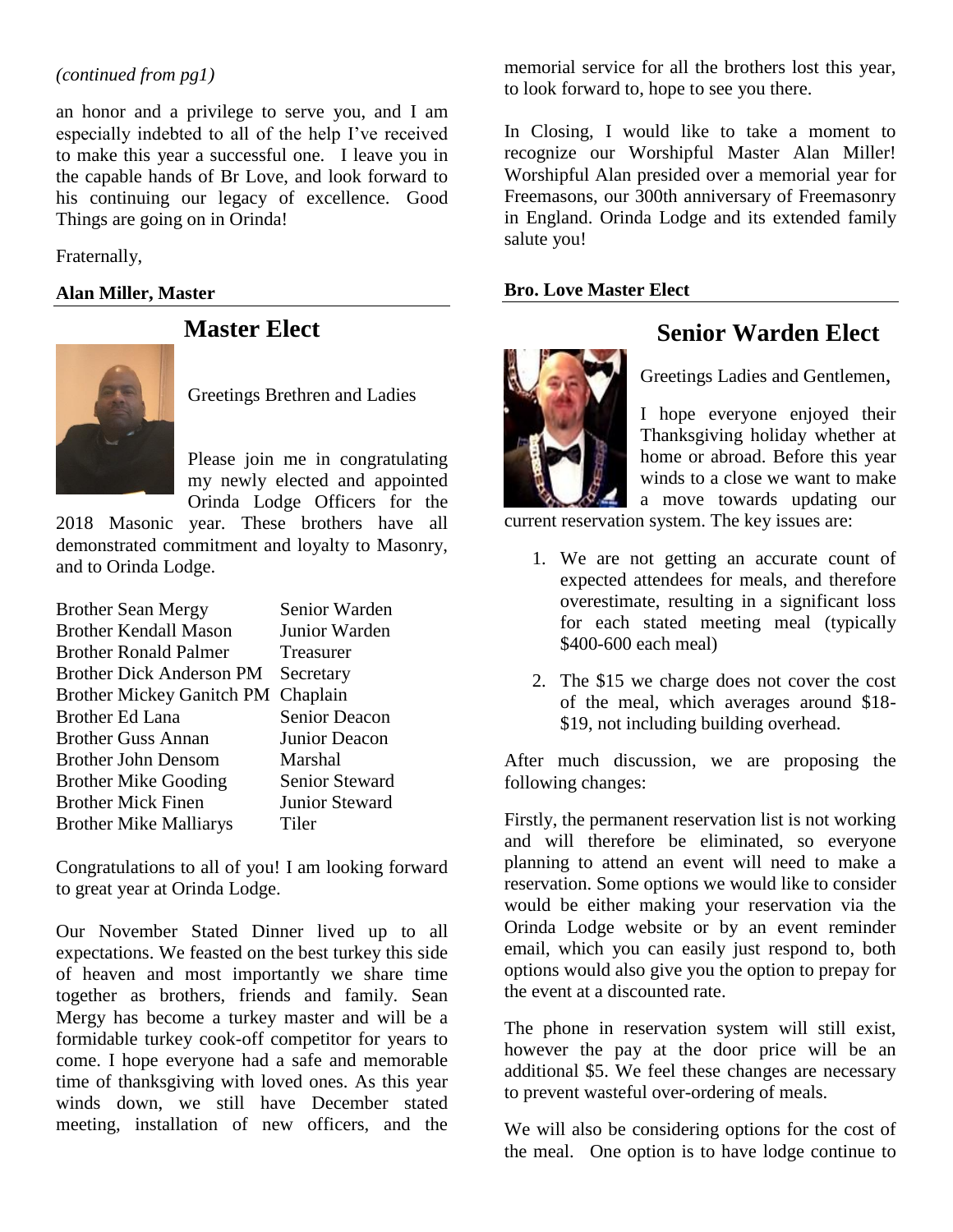subsidize the meal at \$15, with \$20 at the door. The other option is to charge \$20 for the meal to cover costs, with \$25 if paying at the door.

As usual the lodge will cheerfully absorb the cost for all widows and guests who attend our meetings.

We intend to bring these issues up at the December stated meeting and encourage everyone to attend, your feedback is very much appreciated as we endeavor to keep our Lodge sustainable well into the future.

All the best.

#### **Sean Mergy, JW**

# **Junior Warden Elect**



Greetings from the south

I hope that you have enjoyed the past years meetings events and activities as much as I have, it's been a lot of fun. As you may already know, my name is Kendal Mason, yes that annoying guy who goes around shaking hands everyone's hand at

every table, interrupting everybody's dinner. Sorry I just love all my brethren and family. Well, I was born and raised in San Francisco, attended college on the east coast. I have been a realtor since 2000, involved in nationwide real estate investment since 2002, and I will soon open my own brokerage firm. More importantly I would like to thank every one of the brethren at Orinda lodge for being so supportive of my Masonic journey this past year. I greatly appreciated all of you.

I would like to close by giving a special thanks to those brethren who have gone the extra mile and have taken an active role in guiding me through this fantastic voyage: Worshipful Vic Vickers, I couldn't have done it without you. Brother Sean Mergy, Worshipful Larry Becker, Worshipful Dick Anderson, Worshipful Greg Bloom, Worshipful Tom Steig, Worshipful Marvin Rasmussen, Worshipful Tom Kilgalen, Worshipful Emilio Augustine, Worshipful Henry Gannett, Worshipful Greg Thompson, the Ferguson family and last but not least Brother Loren Piper one of the hardest working men in Masonry.

Thank you all, I look forward to an exciting and productive coming year.

See you all soon!

**Bro. Kendal Mason JW Elect**

# **Lunch with Lucille**



Today I had the pleasure and honor to spend some tie with everyone's sweetheart**, Lucille Madsen**. How very good it was to see her cheerful self. We enjoyed an annual lunch we have been doing since Lucille's One Hundredth Birthday four years ago. I finally got it in my calendar that her birthday is October  $26<sup>th</sup>$ . It has become a bit of a joke between us that I kept thinking her birthday was sometime in November.

We made our way downtown and caught a parking spot right in front of the Walnut Creek Yacht Club restaurant where we dined. Our lady had Clam Chowder and Crab Louis. Our host complimented us with a candle lit flan.

We had a wonderful conversation about her parents and old time Oakland (I grew up around the corner from her family's property and went to the same school.) we spoke of her family that recently came to visit her for her 104th Birthday celebration. She had photos of her four generations including here newborn great-great grandson Oscar. We promised to do it again next year. Take a widow to lunch and experience the Joy.

#### Cary Carlson, PM

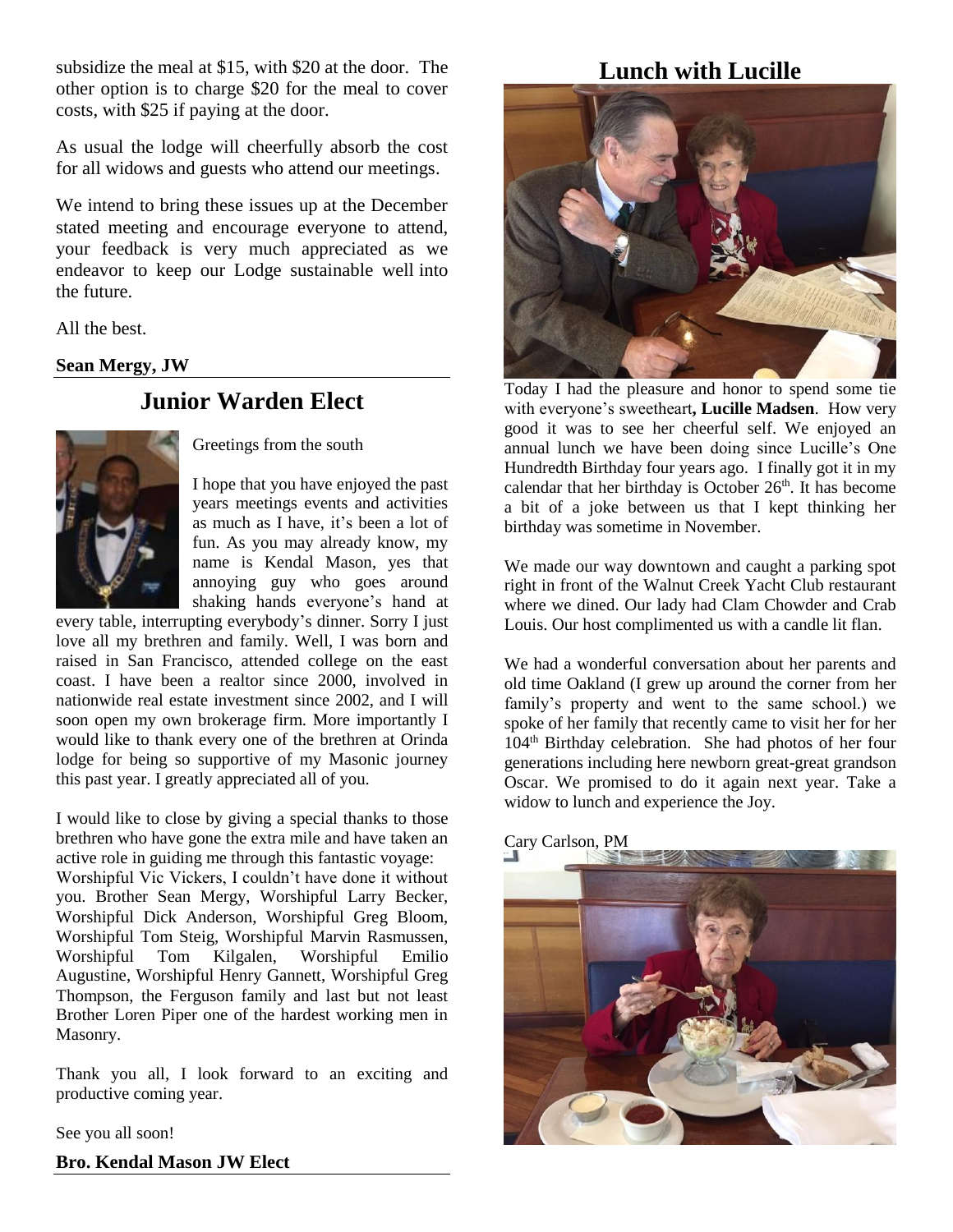#### **December Birthdays**

| 1 Michael A. Rountree PM   | 13 |
|----------------------------|----|
| 2 Dion M. Wilson           | 13 |
| 2 John A. Falchetta        | 14 |
| 3 Harry W. Farrell         | 15 |
| 6 Gordon A. Andrews PM     | 21 |
| 11 Emilio H. Augustine PM  | 23 |
| 13 Loren E. Piper          | 23 |
| 25 Alan H. Wandesforde     | 28 |
| 22 Dimosthenis Sarigiannis |    |

## **January Birthdays**

| 4 Vic C. Vickers PM        |
|----------------------------|
| 4 Jack J. Wilding          |
| 7 D. Paul Martyn           |
| 8 Michael S. Morse         |
| 8 Le Bron C. Preston       |
| 9 Alistair D. Ingram       |
| 10 Louis Salvago-Toledo    |
| 13 Donald J. Buckingham PM |
| 15 Jr, Richard Christensen |
| 15 Albert McCaffery, Jr.   |

16 Charles B. Ugalde 18 John S. Kennedy 21 Peter M. Schantz 24 Jay B. Little 25 Eic M. Roberts 25 James D. Gibson PM 26 Lloyd J. Bosley 1 28 Daniel J. Gannett 29 John B. Peers 30 Edward G. Comingore 30 Joseph L. Powell

Alan J. Miller Ivan M. Pantic Mehran Afshar Terry C. Hamre Frank E. Kalmar Richard Anderson PM Manuel D. Ramos Kenneth W. Kurtz

## **Congratulations!! Earl Love Jr. 2018 Master of Orinda Lodge #122**



## **2018 LODGE OFFICERS**

| <b>Master</b>          | Earl Love Jr.                                         |
|------------------------|-------------------------------------------------------|
|                        | (510) 325-2830 elovejr@hotmail.com                    |
| <b>Senior Warden</b>   | <b>Sean Mergy (Danica)</b>                            |
|                        | (925) 766-6881 s.mergy@comcast.net                    |
| <b>Junior Warden</b>   | <b>Kendal Mason</b>                                   |
|                        | $(415) 571 - 0524$                                    |
| Treasurer              | <b>Ronald Palmer</b>                                  |
| <b>Secretary</b>       | Dick Anderson, PM                                     |
|                        | Fax (925) 254-3990 Home (925) 686-3930                |
|                        | Toll free (888) 671-4221dick@orindalodge.org          |
| Chaplain               | Mickey M. Ganitch, PM (Barbara)                       |
|                        | (510) 352-1257 mbganitch@earthlink.net                |
| <b>Senior Deacon</b>   | Ed Lana (Diana)                                       |
|                        | (925) 676-7811ed122@edlana.com                        |
| <b>Junior Deacon</b>   | <b>Guss Annan (Nancy)</b>                             |
| <b>Senior Steward</b>  | <b>Michael Gooding</b>                                |
| <b>Junior Steward</b>  | <b>Mick Finen</b>                                     |
| <b>Marshal</b>         | <b>Michael I. Malliarys</b>                           |
| Organist               | William O. Richmond, PM (Bonnie)                      |
|                        | (510) 531-5078 brich1011@sbcglobal.net                |
| Tiler                  | <b>Michael Malliarys</b>                              |
| <b>Officers' Coach</b> | Donald E. Weisse, Jr., PM (Pat)<br>$(510) 534 - 8377$ |
| Candidates/            | Cary Carlson, PM (Lynne)                              |
| <b>Officers' Coach</b> | (925) 360-2716 caryorinda122@gmail.com                |
| 305th District         | <b>Greg Thompson</b>                                  |
| Inspector              | (510) 215-1592 gregthompson7@yahoo.com                |
| <b>Building Mgr.</b>   | <b>Katie Pintado</b>                                  |
|                        | (925) 818-2884 rentorindalodge@gmail.com              |
| <b>Trestleboard</b>    | <b>Vic Vickers</b><br>vic@vickers1.com                |
|                        | $(510)$ 393-8811                                      |
| Webmaster              | <b>Mike Finen</b>                                     |
|                        | (415) 8108060                                         |

#### **Orinda Hall Association Board**

| President                      | <b>Cary Carlson, PM</b> |
|--------------------------------|-------------------------|
| <b>Vice President</b>          | Erik Johnson, PM        |
| <b>Chief Financial Officer</b> | <b>Ed Lana</b>          |
| Secretary                      | <b>Ben Bloom</b>        |
|                                | <b>Members:</b>         |
| <b>Harold Ballard</b>          | <b>Gary Peare, PM</b>   |
| <b>Larry Becker, PM</b>        | (E) Alan Miller, WM     |
| Sean Mergy                     | (E) Earl Love Jr. SW    |
| <b>Mike Gooding</b>            |                         |
|                                |                         |

# **Orinda Lodge #122 Trustees**

 $$ 

| JIM DICKOW, PM           | (2019) |
|--------------------------|--------|
| <b>Tom Kavishi, PM</b>   | (2017) |
| <b>Tom Steig, PM</b>     | (2018) |
| <b>Henry Gannett, PM</b> | (2020) |
| Greg Boom, PM            | (2021) |